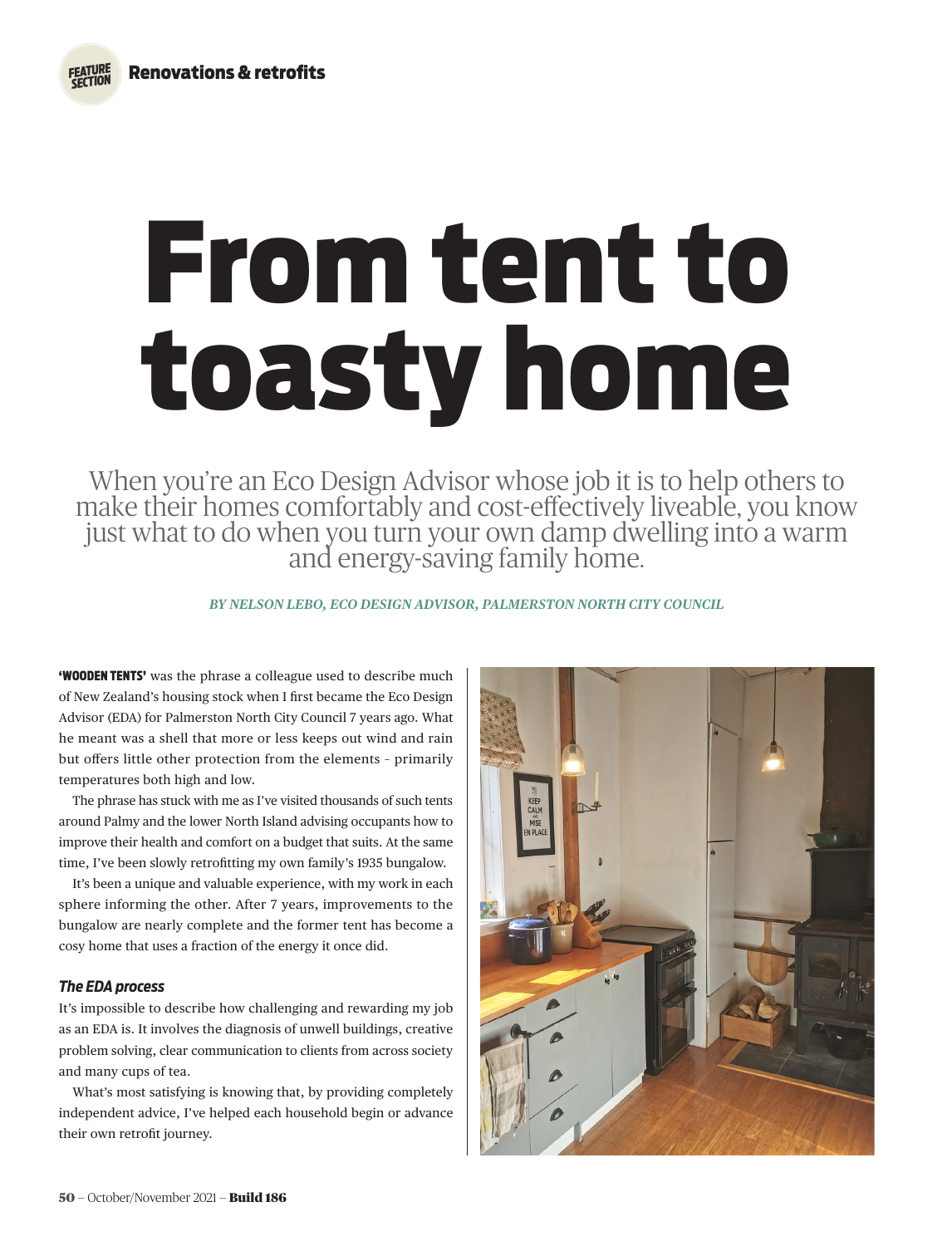

The big picture approach I take with clients is based on budget, aesthetics and lifestyle – recognising that every household will have a different formula of these three components and that success can be achieved in different ways.

I provide advice on moisture management, heat retention, heat distribution and space and water heating, usually in that order. I've taken the same approach in my home.

# *Case study – retrofitting a 1930s bungalow*

The transformation of our bungalow provides an ideal case study in the cumulative effects of many small interventions (see Table 1).

It also strives for the most benefits at the least cost and minimum material relegated to landfill – a strategy I call eco-thrifty renovation.

#### *Water, water everywhere*

The home was damp when we bought it, primarily due to poor drainage and inadequate subfloor ventilation. Water from both the yard and drive flowed underneath the structure, and several of the H5 piles under the relocated bungalow were rotting after just 30 years. Additionally, there was very little subfloor ventilation due to landscaping covering most of the vents.

Diverting water away from the house involved a French drain installed along the high side of the house as well as cutting channels in the concrete car park. After this work was complete, a ground moisture barrier was installed although it took about 18 months for the home to fully dry out.

Fortunately, the bathroom already had a powerful 150 mm diameter fan and a delay timer on the switch. Nonetheless, I installed a shower hood, and currently we get no condensation in the bathroom unless the children have a particularly long play in the bath.

# *Thermal envelope first steps*

Within a week of our purchase in August 2014, I had a delivery of R3.6 blanket insulation. It turned out I had overordered, but I used the excess to cover the ducting of the existing heat transfer system. This simple retrofit turned out to be one of the best of the entire project (see Table 1).

Soon after, I ordered detachable curtain linings for the existing unlined curtains as well as lined Roman blinds for the kitchen and dining areas. Subfloor insulation was considered less urgent and had to wait a year or two.

# Table 1

# Retrofits to the 1930s bungalow

|  | <b>BEFORE RENOVATIONS</b>                             | <b>AFTER RENOVATIONS</b>                                 |  |
|--|-------------------------------------------------------|----------------------------------------------------------|--|
|  | Minimal ceiling insulation<br>$\sim$ R <sub>1.0</sub> | R3.6 blanket top-up $\sim$ R4.6                          |  |
|  | No underfloor insulation                              | R <sub>1.8</sub>                                         |  |
|  | Single glazing                                        | 90% double or secondary<br>glazing                       |  |
|  | Standard unlined curtains<br>and blinds               | Added linings to all curtains<br>and blinds              |  |
|  | Uninsulated walls                                     | 25% of walls insulated -<br>mostly south facing          |  |
|  | Major drainage issues and<br>damp subfloor            | French drains, polythene<br>ground covering, ventilation |  |
|  | Bathroom extractor fan<br>on timer                    | Added a shower hood                                      |  |
|  | Relative humidity 65-80%                              | Relative humidity 50-65%                                 |  |
|  | Wood burner heated<br>lounge only                     | Wood burner heats entire<br>home easily                  |  |
|  | Standard heat transfer -<br>3 bedroom                 | Super-insulated heat transfer                            |  |
|  | Overnight indoor temps<br>below 10°C                  | Winter 2021 indoor low<br>$14.5^{\circ}$ C               |  |
|  |                                                       |                                                          |  |

Although much of this can be considered standard for retrofits, the ways I addressed heat loss through glazing and walls goes deeper.

# *Double and secondary glazing added*

At present, nearly all the French doors (four sets) and windows have either double glazing or Perspex secondary glazing. This choice goes to the heart of the budget-aesthetic-lifestyle formula along with my observations of the performance of secondary glazing over the last decade.

With timber windows that have secondary glazing applied internally, I've observed that moisture can get between the panes after a  $\blacktriangleright$